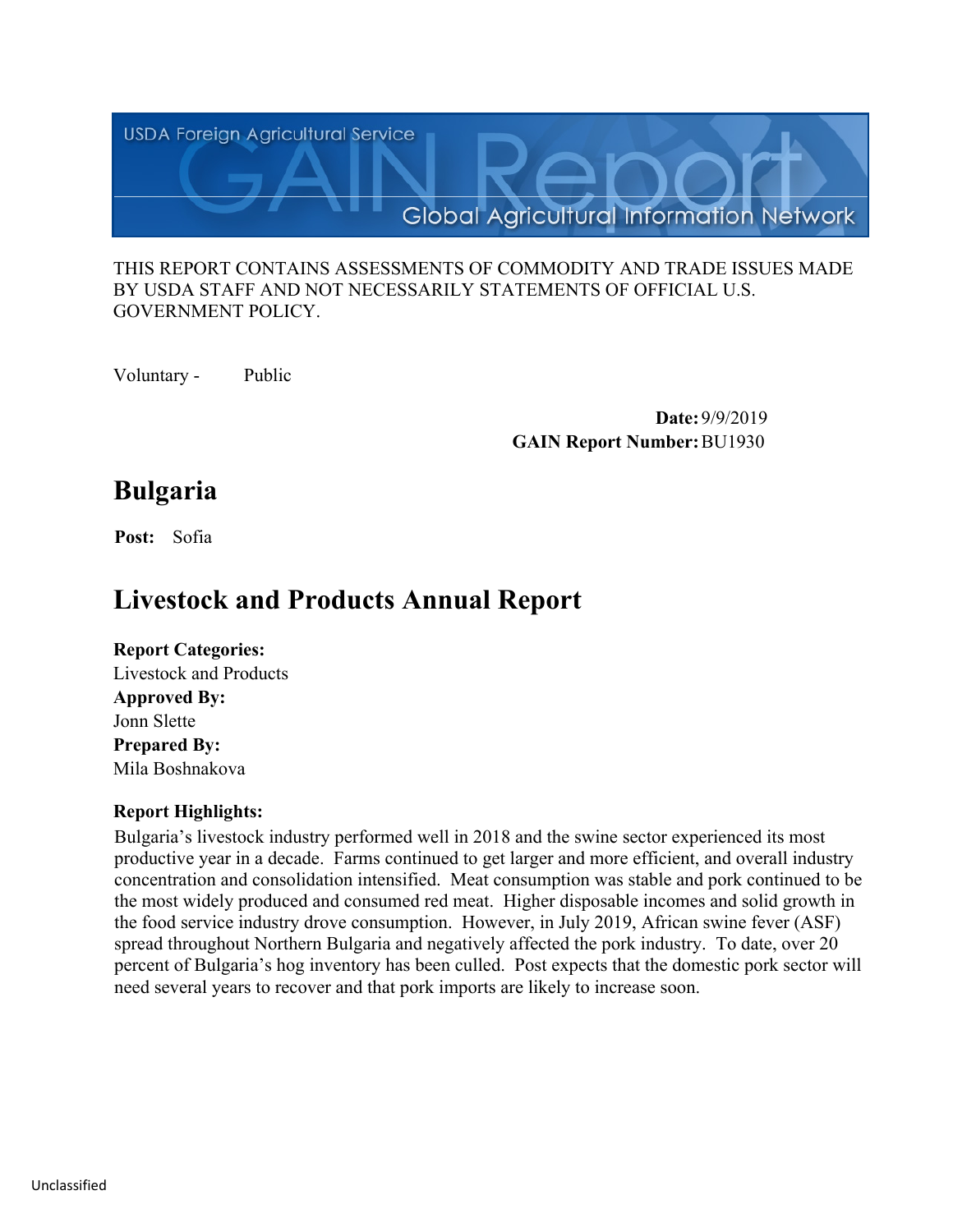## **General Information:**

## **Overview**

Pork continues to be Bulgaria's most widely produced and consumed red meat. Beef production in 2018 declined by about eight percent, although beef cattle inventories grew. Rising demand for higher-quality beef drives faster domestic commercial cattle production, as well as increasing imports of high-end cuts.

In 2018, swine and sow inventories increased by over 10 and 12 percent, respectively, from 2017, the highest levels in a decade. 2018 beef cattle inventories also grew by 10 percent. There were 79 commercial slaughterhouses in 2018, two more than in 2017. Slaughter rates at commercial slaughterhouses increased by 11 percent for swine and declined by about three percent for cattle. Hog slaughter at backyard farms declined by 42 percent, and by four percent for cattle. Although 2018 beef production declined by eight percent, total red meat production grew by six percent, due to the 10-percent jump in pork production. Poultry meat accounted for the highest share of meat production in 2018, at 54 percent, followed by pork at 38 percent, and beef at eight percent (Graph 1). The 2018 share of poultry production expanded by one percentage point at the expense of beef.

Pork accounted for the largest share of consumption, at 52 percent, followed by poultry at 42 percent, and beef at six percent (Graph 2). Beef's share of total meat consumption decreased from nine percent in 2017 to six percent in 2018, while pork and poultry shares expanded.

During the first five months of 2019, hog slaughter was higher, resulting in a 9.1-percent increase in pork production, while cattle slaughter declined, leading to a 16.5-percent drop in beef production compared to the same period in 2018. The ongoing ASF outbreak is leading to significant losses for the commercial swine industry, as well as a spike in emergency backyard slaughter due to efforts to contain the disease. This will result in more backyard meat consumption later in 2019. The forecast decline in inventory is likely to lead to higher pork imports by the end of the calendar year 2019 and mainly in 2020. Domestic beef production is also likely to be marginally lower and supplemented by higher imports in 2019.



 **Graphs 1 and 2: Total Meat Production and Consumption** 

*Source: Ministry of Agriculture and Foods Statistical Bulletins*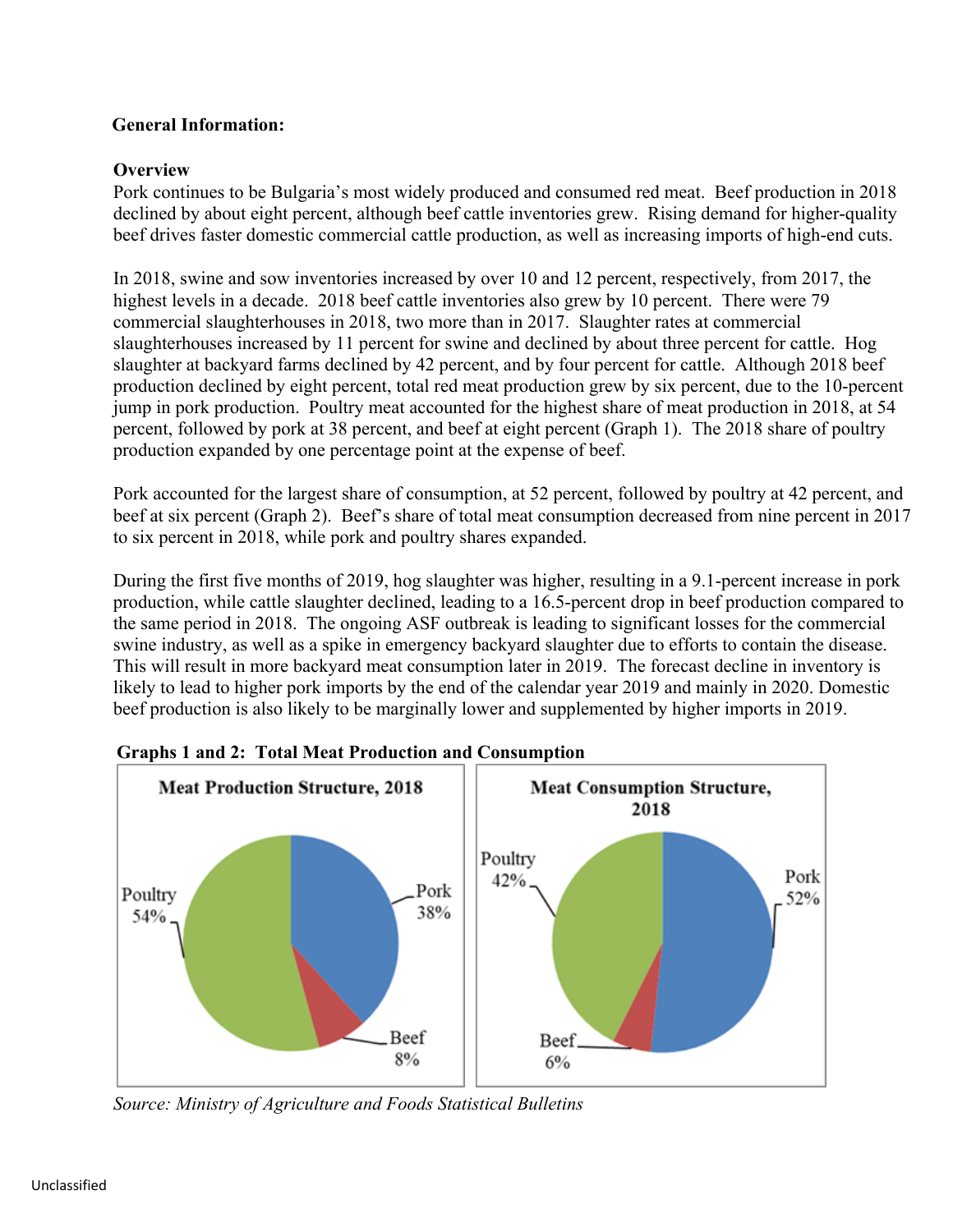**Graph 3: Total Animal Protein/Meat Consumption**



*Source: Ministry of Agriculture and Foods Statistical Bulletins*

# **Cattle and Beef**

*Cattle Inventory*: Bulgaria's total cattle herd contracted in recent years due to dairy sector reforms. Total 2018 cattle inventories decreased by 2.5 percent, and the number of farms declined by 16.8 percent (Table 1 and Graph 4). While the 2018 dairy herd declined by 7.1 percent, the beef herd grew by 10.5 percent to 107,000 head, and accounted for 20 percent of the total herd, up two percent over 2017. Average herd sizes increased by 17.2 percent, from 16.5 head per farm 2017 to 19.4 head per farm in 2018 (Table 1).



**Graph 4: Number of Cattle, Dairy and Meat Cows, 2007-2018**

*Source: Ministry of Agriculture and Foods Statistical Bulletins*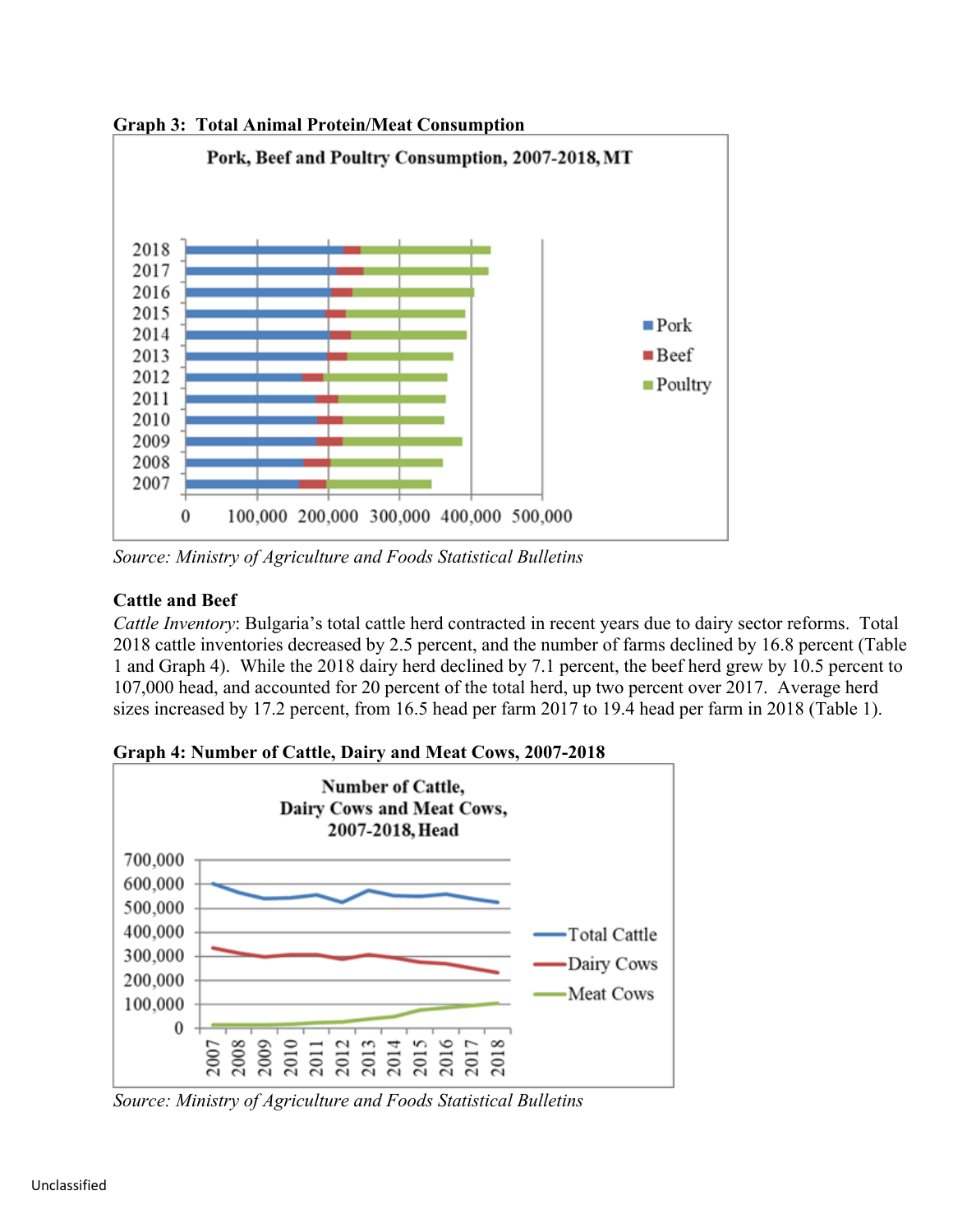*Beef Farms*: Dairy industry reforms and coupled-support subsidies continued to incentivize unprofitable dairy farmers to switch to beef production. Insufficient use of modern genetics, poor farm management, lack of approved slaughterhouses, opaque beef meat trading standards and the permeation of the gray market in beef production and trade remain as the main challenges to the Bulgarian beef industry.

*Animal Health:* In 2018 and 2019, to date, the animal health situation for beef has been stable.

*Selection and Breeding:* Industry and the breeding associations worked to improve selection in 2018 and 2019. Subsidies for cattle under selection control spurred breeding improvements. MinAg's annual 2019 subsidy for Bulgaria's 48 breeding associations for administrative and related costs was 5.5 million leva (\$3.4 million), down from 7.1 million leva (\$4.2 million) in 2018. About 5,000 farmers are members of at least one breeding association. According to MinAg data and industry reports, about 110,000 head, or 37 percent of all dairy and beef cattle, are currently under selection control, including 12,000 beef cattle. In late 2018 and 2019, veterinary authorities more stringently inspected the criteria for breeding animals under selection control and revised the major Animal Breeding Law in January 2019. The amended legislation introduced new, more stringent standards for registration and work performed by the breeding associations (including the breeding programs). Another objective was to harmonize the local legislation with Regulation EC 1012/2016.

### **Beef Supply and Demand**

Out of the total 2018 animal protein production and consumption basket, beef accounted for eight and six percent, respectively. Most beef is still sourced from unproductive dairy cattle, however, more and more farms are raising dedicated beef breeds and high-quality beef production in increasing, most of which is channeled to restaurants and specialty retail outlets. In 2018, the total number of cattle slaughtered for beef, including backyard slaughter, decreased slightly by 3.4 percent. As a result, beef production declined by 7.8 percent (Table 2).

Changing demographics and consumer preferences is driving demand for commercial beef instead of backyard beef (Graph 5). Commercially slaughtered beef accounted for 44 percent of beef production compared to 43 percent in 2017. In 2018, Bulgaria had 43 slaughterhouses for cattle. Due to lower slaughter rates, 2018 commercial beef output was 2.9 percent less than in 2017. Backyard beef production declined more than the commercial output by 11.4 percent versus 2017, however it still accounted for 55 percent (57 percent in 2017) of total beef production. This type of beef is usually consumed in rural areas and does not reach modern retail or restaurants.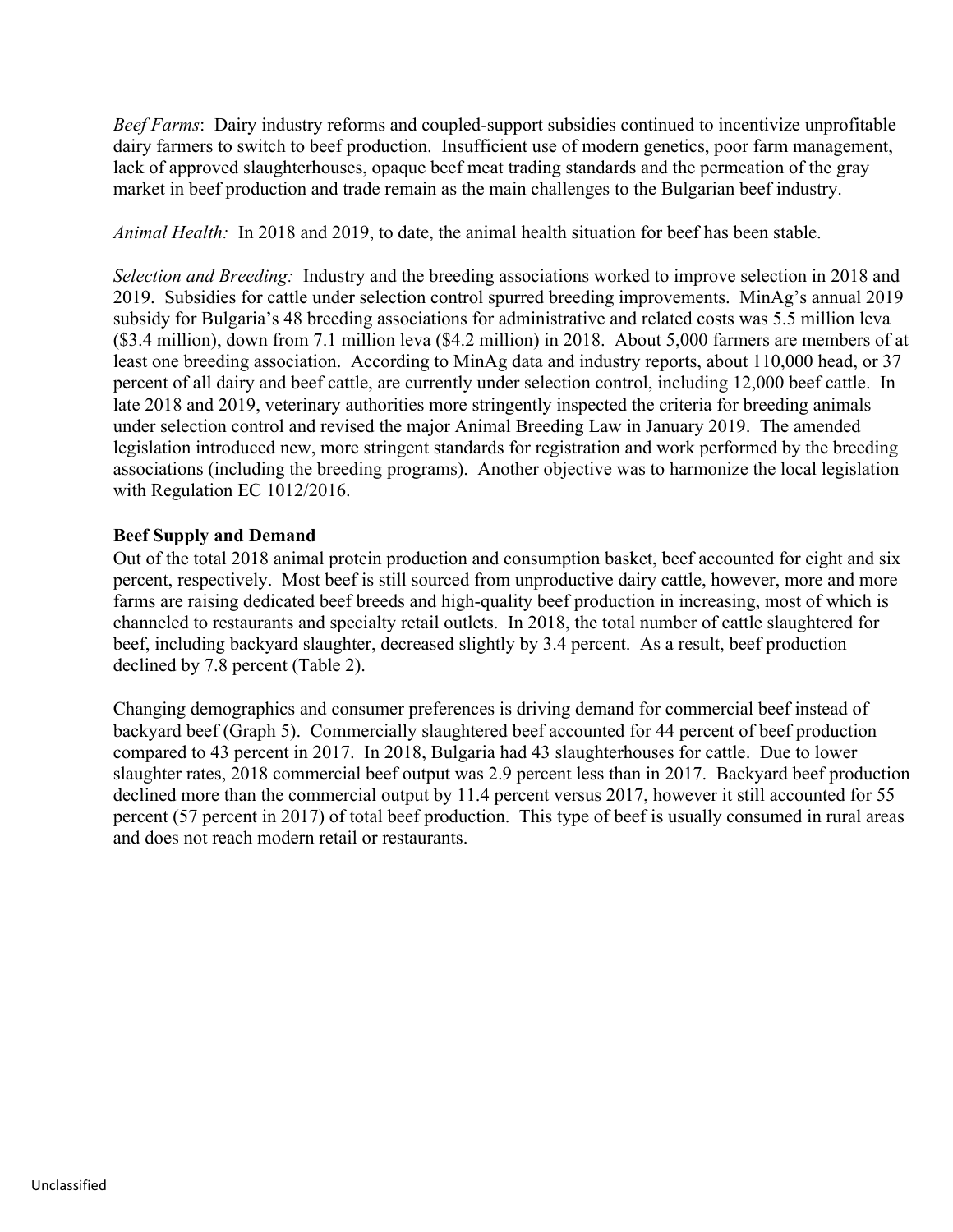

**Graph 5: Commercial and Backyard Beef Production, 2007-2018**

*Source: Ministry of Agriculture and Foods Statistical Bulletins*

Data indicates that in 2019 (January-May) commercial slaughter and beef output declined by 25 percent and 16 percent, respectively. As a result, Post forecasts lower beef production in 2019.

## **Consumption**

According to the Bulgarian National Statistical Institute, 2018 per capita beef consumption increased by 20 percent to 1.2 kg, up from 1.0 kg in 2017. However, MinAg estimates total 2018 beef consumption to by significantly lower than in 2017 to 24,000 MT, a decline of 36 percent (Table 3). Industry sources indicate that food service and retail consumption remained stable, while lower consumption was observed mainly in the processing industry.

Based on production and trade data (World Trade Atlas (WTA), PSD Beef in CWT), FAS Sofia estimates total 2018 beef consumption to be 21 percent lower in 2018 compared to 2017 to 29,000 MT-30,000 MT. Lower beef imports in 2018 were the main reason for this reduction. Average 2018 import prices were 19 percent higher (\$3,967.7/MT) over 2017, which affected the volume of imports. In 2019 (January-April), imports increased by 29 percent due to declining local output and were supported by lower average import prices (by 14 percent). The forecast is for stable beef consumption at an elevated level in 2020. In addition, beef consumption is likely to be supported by expected temporary drop in pork consumption.

Bulgarian consumers prefer higher-quality chilled cuts and convenient packaging. More retailers offered imported fresh cuts in 2018 and 2019, responding to strong consumer demand. More commercial beef farms are marketing directly to specialty retail and food service outlets. Gourmet burgers continue to be trendy and are increasingly offered in non-specialized outlets.

#### **Trade**

*Cattle:* Live cattle imports are small and are mostly for breeding stock. 2018 live cattle imports (WTA, PSD Live Cattle) decreased by 38 percent to 7,200 head, coming mainly from the Czech Republic,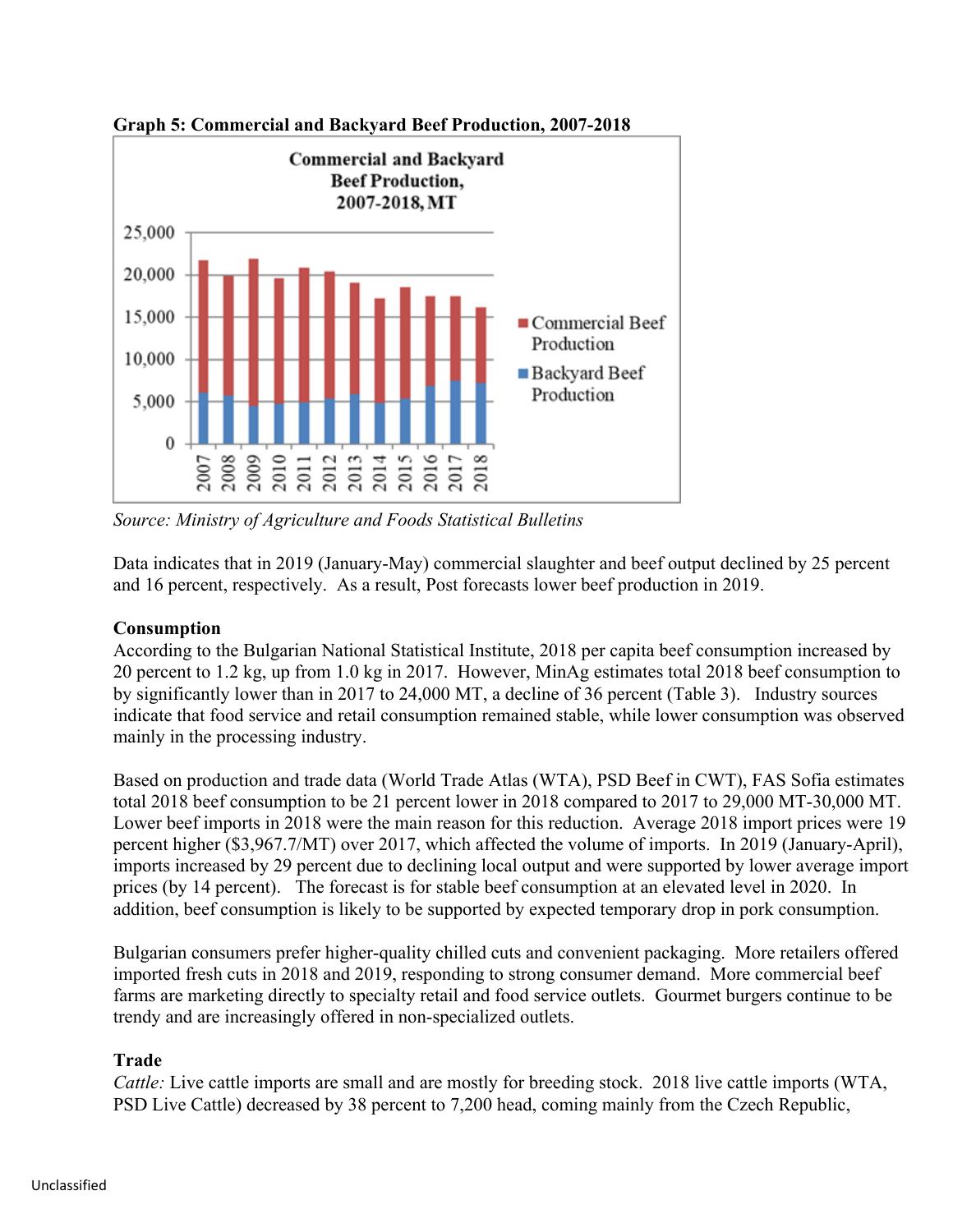Germany, and Hungary. During the first four months of 2019, breeding stock imports increased by 14 percent to 2,400 head from Latvia, Slovakia, and the Czech Republic.

Live-cattle exports are generally shipped to neighboring countries like Turkey, Albania, and Kosovo. 2018 live cattle exports declined by 25 percent to 32,200 head, most of which were shipped to Turkey. During January-April 2019, exports increased sharply by 63 percent from the corresponding period in 2017 due to favorable demand to the three major export markets.

*Beef:* 2018 beef imports (WTA, PSD Beef) decreased by seven percent to 12,800 CWT in 2018 (Table 4). Major beef suppliers were Poland, Romania, Italy, and the Netherlands. U.S. beef is re-exported to Bulgaria from Italy, the Netherlands, and Austria. Average import prices were higher, which lowered volumes, however, imports in value terms grew by 9.5 percent to \$35 million. WTA data for January-April 2019 shows a 28-percent increase by volume and a nine-percent increase in value. Poland and Italy were leading suppliers.

Fresh beef imports (HS#0201) in 2018 decreased by 15 percent from 2017 (volume). In value terms, imports increased by three percent to \$8.0 million due to higher unit prices. Trade data from January-April 2019, reflect that fresh beef imports increased by impressive 68 percent over the same period last year in volume and by 32 percent in value. Main suppliers of fresh beef to Bulgaria are the Netherlands, Italy, and Romania.

Frozen beef imports (HS#0202) decreased by 13 percent to 8,700 CWT in 2018, but increased by 11 percent in January-April 2019. Poland, Italy, and Romania suppled most frozen beef. Beef exports are small and declined from 2,100 CWT in 2017 to 1,300 CWT in 2018 and exported mainly to the Netherlands and Poland.

#### **Swine and Pork**

*Swine Inventory*: In 2018, the total swine herd increased by 10.4 percent and the number of breeding sows increased 12.6 percent over 2017 (Graph 6). Producers made serious efforts to increase operation sizes and efficiency.

*Pork Farms*: Trends toward great consolidation and integration continued in 2018, which resulted in a 20 percent decrease in the total number of hog farms from 2017 to 6,500 (Table 7 and Graph 6). This trend increased the average number of animals per farm to 100.7 head, versus 73.2 head per farm in 2017. Today, commercial hog production is dominated by 65 larger, vertically integrated operations that have continued to invest in on-farm improvements.

The number of sow farms declined by 17.8 percent, while the total sow inventory increased by 12.6 percent. The average number of sows per a farm increased from of 49.7 head to 73.6 head, with 98 percent raised on farms with more than 10 sows (Tables 6 and 7). All types of sow farms, except for small backyard holders (1-9 sows), saw double-digit inventory growth in 2018.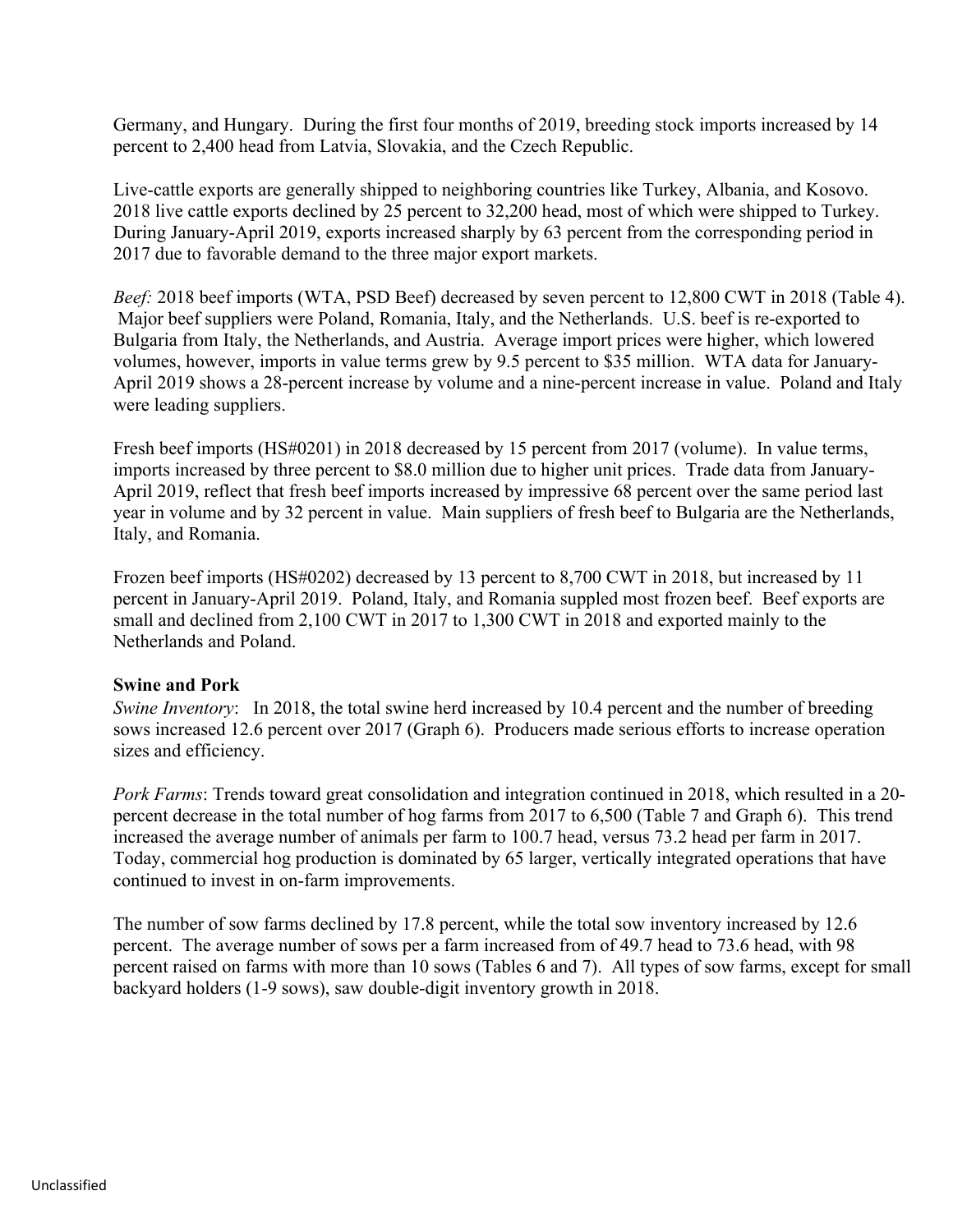



*Source: Ministry of Agriculture, Foods and Forests Statistical Bulletins*

## **Pork Production**

In 2018, hog slaughter and pork production increased by 9.1 percent and 9.5 percent, respectively, over 2017. Hog production at commercial farms grew by 12.9 percent, while backyard hog slaughter saw a sharp 42.1-percent decrease and of 55.9-percent decrease in pork production (Table 8, Graph 7).

Currently, Bulgaria has 79 small and medium-sized slaughterhouses, 71 of which slaughter hogs. 24 slaughterhouses are exclusively for hogs. In 2018, 98 percent of the total hog slaughter occurred at commercial slaughterhouses, with 98 percent of total pork production also from slaughterhouses, one percentage point higher than in 2017. The average carcass weight increased slightly to 67.7 kg/head, up from 66.8 kg/head in 2017. Backyard production dropped for another consecutive year and accounted for two percent of total pork, from five percent in 2017 (Table 8, Graph 7).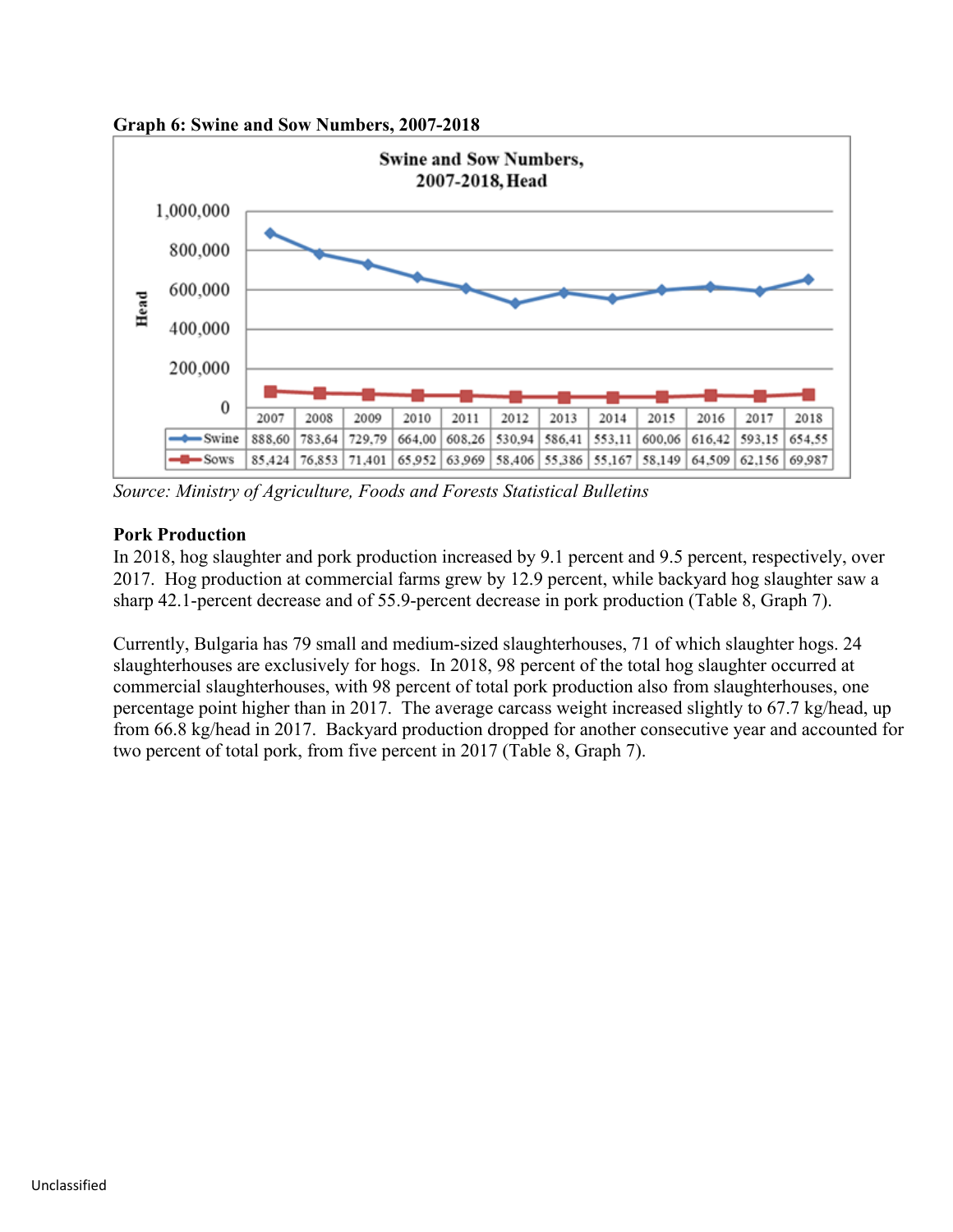

**Graph 7: Commercial and Backyard Pork Production, 2007-2018**

*Source: Ministry of Agriculture and Foods Statistical Bulletins*

January-May 2019 data indicate commercial hog slaughter continued to increase by 9.1 percent, and pork production increased by 10.9 percent over the corresponding period in 2018. This changed dramatically in July 2019 with Bulgaria's ASF outbreak. As of mid-August, ASF-related losses are estimated at about 150,000 pigs, roughly 23 percent of the total swine inventory. Industry statements indicate 30 percent losses in the commercial inventory. Also, many backyard farms were forced to conduct emergency slaughter due to new government ASF-mitigation measures.

Widespread backyard slaughter in mid-2019 and higher pork production during the first half of 2019 will likely lead to higher annual pork output. Although Bulgaria traditionally is a net pork importer, as stocks are consumed by the end of 2019 and in 2020, coupled with the ongoing production drop, Post expects that Bulgarian pork imports will increase considerably in 2020.

According to industry and [EU reports,](https://ec.europa.eu/agriculture/sites/agriculture/files/market-observatory/meat/pigmeat/doc/pig-weekly-prices-eu_en.pdf) E-class Bulgarian hog carcasses are 10 to 20 percent above EU average prices, making local pork more expensive than in other EU markets. As of July 22, 2019, the average Bulgarian price for an E-class carcass was 12 percent higher at €194.58/100 kg, compared to the EU average of  $E173.06/100$  kg. Between January and July 2019, the Bulgarian price has increased by 20.7 percent while the EU average grew more at 27.4 percent. Prior to the July ASF outbreak, the Bulgarian June 2018 to June 2019 increased by 19.3 percent, just shy of the EU average increase of 22.3 percent.

Currently, the abovementioned emergency slaughter has created a glut of pork and has depressed local pork prices. However, there is broad speculation about how ASF will affect consumers. Some industry sources forecast that current pork stocks will dwindle significantly by the end of the calendar year and pork prices for consumers will increase by about 10 percent. Some meat processors have already switched to imported pork due to concerns about consistencies of local supplies. Since the local supply is less than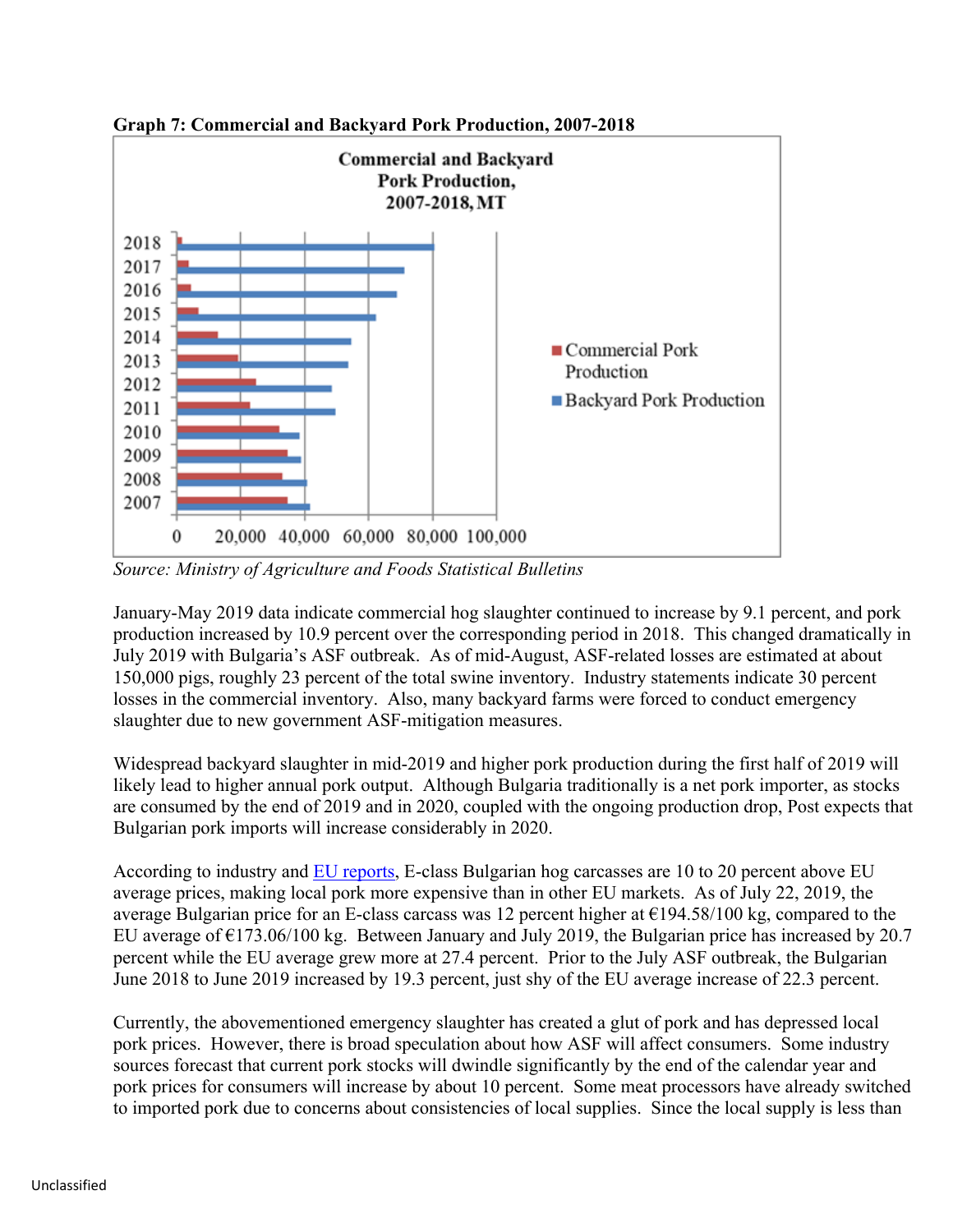40 percent of the consumption and the average EU prices are lower than those in Bulgaria, this change may prevent any significant growth in consumer prices in the near future unless there is a future growth in the EU pork prices.

Despite the challenging ASF situation, industry contacts say they are determined to overcome, continue to invest, and restore the losses as soon as possible. However, some local animal health experts forecast that the ASF situation may continue over the next one to three years.

#### **Consumption**

Since 2016, Bulgarian pork consumption has consistently increased. According to official data, per capita pork consumption in 2018 was at 10.5 kg compared to 9.4 kg in 2017 (12 percent more). Household purchases grew in 2018 to 23.0 kg/household, a nine-percent increase over the 21.1 kg/household in 2017. MinAg's pork balance (Table 9) shows that 2018 consumption increased by 4.5 percent to 221,000 MT, a record high. Strong demand drove import growth by 3.7 percent to 146,000 MT, another record. Imports accounted for 66 percent of consumption in 2018, versus 37 percent for domestic production. Post expects that consumption will moderate in 2019 due to ASF outbreak. Industry sources estimate consumption reductions at five-10 percent. Post expects that pork consumption will gradually rebound in 2020.

### **Trade**

*Live Swine*: Live hog imports vary and are mainly of breeding stock and occasional pigs for fattening. Most breeding sows come from the Netherlands, Denmark, and Belgium. 2018 imports (WTA, PSD Live Swine) were 24,000 head, a 27-percent decrease from 2017. During the first four months of 2019, imports grew by 4.5 percent to 7,000 head. 2018 live-swine exports reached a record-high at 31,000 head, mainly to Georgia, Romania, and Albania. 7,000 hogs were exported mainly to Georgia January-April 2019.

*Pork Meat:* Data (WTA, PSD Pork) show 2018 imports at 167,000 CWT, a 9.6-percent increase over 2017 (Table 10) and a record. Major suppliers of pork were Spain, Germany, and France. Large stocks and competitive prices within the EU, as well as strong consumer demand, drove imports. During January-April 2019, imports continued to grow by 11.3 percent, with significant quantities come from Spain. As noted, Post expects 2020 pork imports to jump due to ASF.

Pork exports (mainly processed products) are usually small (Table 11). In 2018, exports were at 9,200 MT, a record-high and a 45-percent increase over 2017. Overall, exports are limited due price competition, as well as sanitary restrictions in third-country markets. Greece is Bulgaria's main export market, with small quantities also to Romania. In January-April 2019, exports increased by 24 percent to about 3,000 MT to the same markets. Following the ASF outbreak, Greece, Russia, Belarus and other countries banned pork imports from Bulgaria.

#### **Agricultural and Trade Policy for Livestock and Products Sector**

The ASF outbreak first occurred near the Romanian border in northeastern Bulgaria, which has the highest concentration of commercial pork operations (about 80 percent). As of late August, there were 33 domestic animal detections and 48 wild boar detections. Seven hog operations and two smaller family farms were affected, with the rest from backyard farms. Current annual losses are estimated at about 150,000 animals. Backyard farms in 23 out of 28 regions had to cull their animals due to the low implementation of biosecurity standards. MinAg is drafting new regulations to repopulate farms applying basic biosecurity measures, however, many small farms are unlikely to achieve previous operational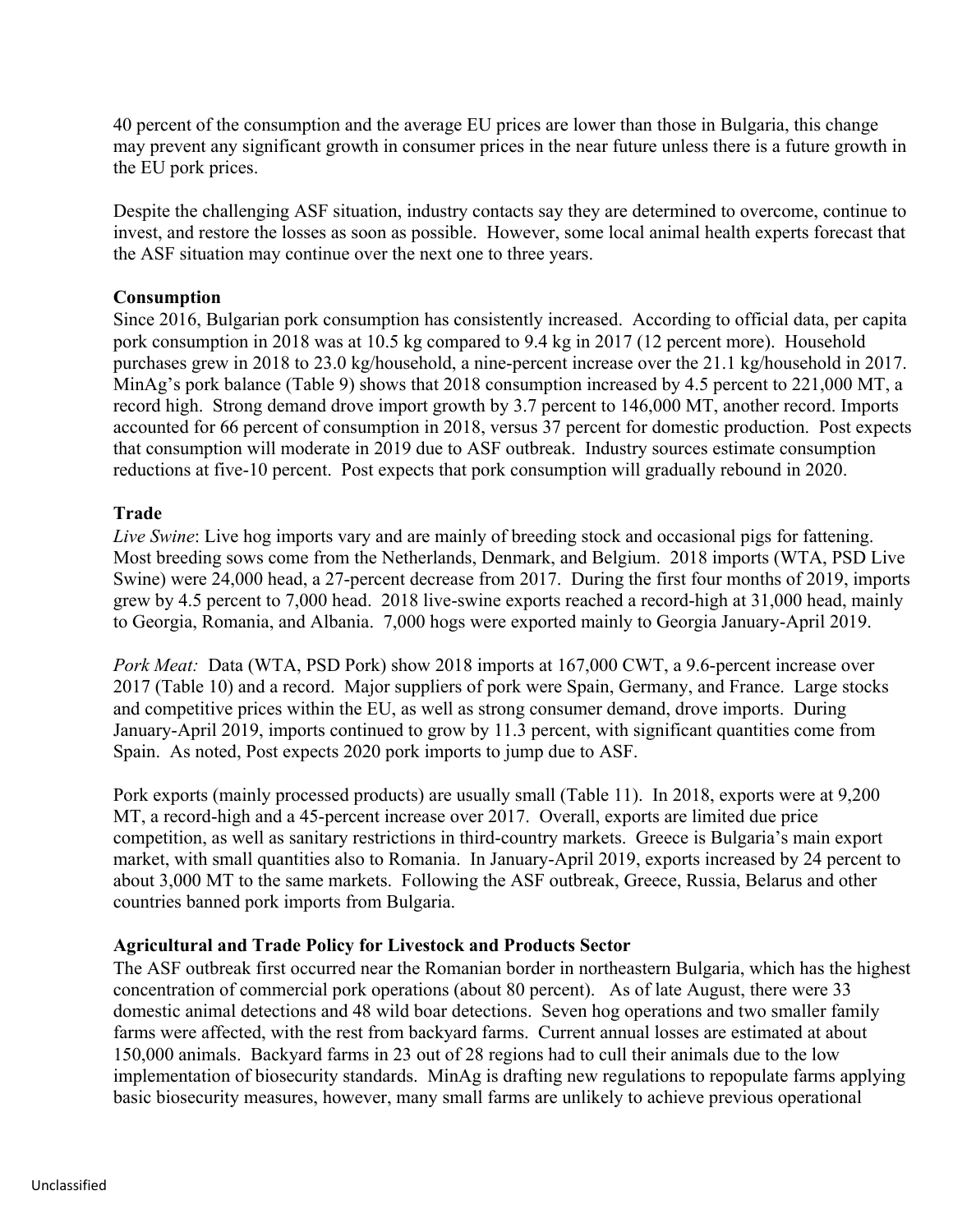levels. The ASF outbreak prompted MinAg to revise its Veterinary Medical Act, which it hopes to see approved before the end of 2019.

In 2018, MinAg increased its coupled-support subsidies due to additional, unspent budget ([BU1827](http://gain.fas.usda.gov/Recent%20GAIN%20Publications/Livestock%20and%20Products%20Annual_Sofia_Bulgaria_7-30-2018.pdf)). In June 2019, these subsidies were set at  $\epsilon$ 30/cattle for farms with five-250 cattle (about 6,000 eligible farms), and at  $\epsilon$ 7.5/sheep for farms with 10-300 sheep (about 9,000 eligible farms). MinAg introduced more eligibility requirements vis-à-vis animal health, proper identification, trade and traceability.

In June 2019, the Paying Agency paid the first installment  $\epsilon$ 282,000 to beef cattle farmers under selection control (*de minimis* program) out of the annual budget of €410,000. The subsidy rate was at €40/head to 139 farmers. MinAg and the Paying Agency revised the regulations for animal welfare (also applicable for swine) subsidies by reducing the multiyear commitments to one year only. Since 2018 through December 31, 2020, small and medium-sized farmers are eligible to apply for state aid for investments in small slaughterhouses. The program's annual budget of  $\epsilon$ 1.3 million can cover up to half of investment expenses, but not more than €45,000.

### **Appendix:**

| Changes at Cattle Farms in 2018 compared to 2017                                |           |                              |  |  |  |  |  |  |
|---------------------------------------------------------------------------------|-----------|------------------------------|--|--|--|--|--|--|
|                                                                                 | Cattle    | <b>Cows (Dairy and Meat)</b> |  |  |  |  |  |  |
| Total Head                                                                      | 526,500   | 340,800                      |  |  |  |  |  |  |
| $2018/2017$ Change in                                                           | $-2.5\%$  | $-2.3\%$                     |  |  |  |  |  |  |
| Inventory                                                                       |           |                              |  |  |  |  |  |  |
| Number of Farms                                                                 | 27,200    | 25,600                       |  |  |  |  |  |  |
| 2018/2017 Change                                                                | $-16.8\%$ | $-15.5\%$                    |  |  |  |  |  |  |
| Average Number of Animals                                                       | 19.4      | 13.3                         |  |  |  |  |  |  |
| per Farm                                                                        |           |                              |  |  |  |  |  |  |
| 2018/2017 Change                                                                | 17.2%     | 15.7%                        |  |  |  |  |  |  |
| Source: Ministry of Agriculture and Foods Statistical Bulletins (#360 May 2019) |           |                              |  |  |  |  |  |  |

#### **Table 1: Cattle Farms as of November 2018**

| Table 2: Cattle Slaughter, Commercial and Backyard Farm Sector, 2018 |  |  |
|----------------------------------------------------------------------|--|--|
|                                                                      |  |  |

|                                                                               |                                         |                               | Cattle Slaughter in Head and in MT,<br><b>Commercial and Backyard Farm Sector, 2018</b> |                                      |                                               |                                                  |  |  |
|-------------------------------------------------------------------------------|-----------------------------------------|-------------------------------|-----------------------------------------------------------------------------------------|--------------------------------------|-----------------------------------------------|--------------------------------------------------|--|--|
| Number of<br>Slaughtered<br>Cattle                                            | <b>Average</b><br>Live<br>Weight, kg MT | Total Live Average<br>Weight. | <b>Carcass</b><br>Weight, kg Weight.                                                    | Total<br><b>Carcass</b><br><b>MT</b> | Annual<br>Change in<br>Slaughtered<br>Head, % | Annual<br>Change in<br><b>Carcass</b><br>Meat, % |  |  |
|                                                                               |                                         |                               | <b>Commercial Sector</b>                                                                |                                      |                                               |                                                  |  |  |
| 34,300                                                                        | 455.0                                   | 15,628                        | 211.3                                                                                   | 7,257                                | $-2.8%$                                       | $-2.9\%$                                         |  |  |
|                                                                               |                                         |                               | <b>Backyard Farms</b>                                                                   |                                      |                                               |                                                  |  |  |
| 79,300                                                                        | 234.8                                   | 18,621                        | 112.2                                                                                   | 8,899                                | $-3.8\%$                                      | $-11.4%$                                         |  |  |
| Total                                                                         |                                         |                               |                                                                                         |                                      |                                               |                                                  |  |  |
| 113,700                                                                       | 301.2                                   | 34,249                        | 142.0                                                                                   | 16,156                               | $-3.4\%$                                      | $-7.8\%$                                         |  |  |
| Source: Ministry of Agriculture and Foods Statistical Bulletin #363/June 2019 |                                         |                               |                                                                                         |                                      |                                               |                                                  |  |  |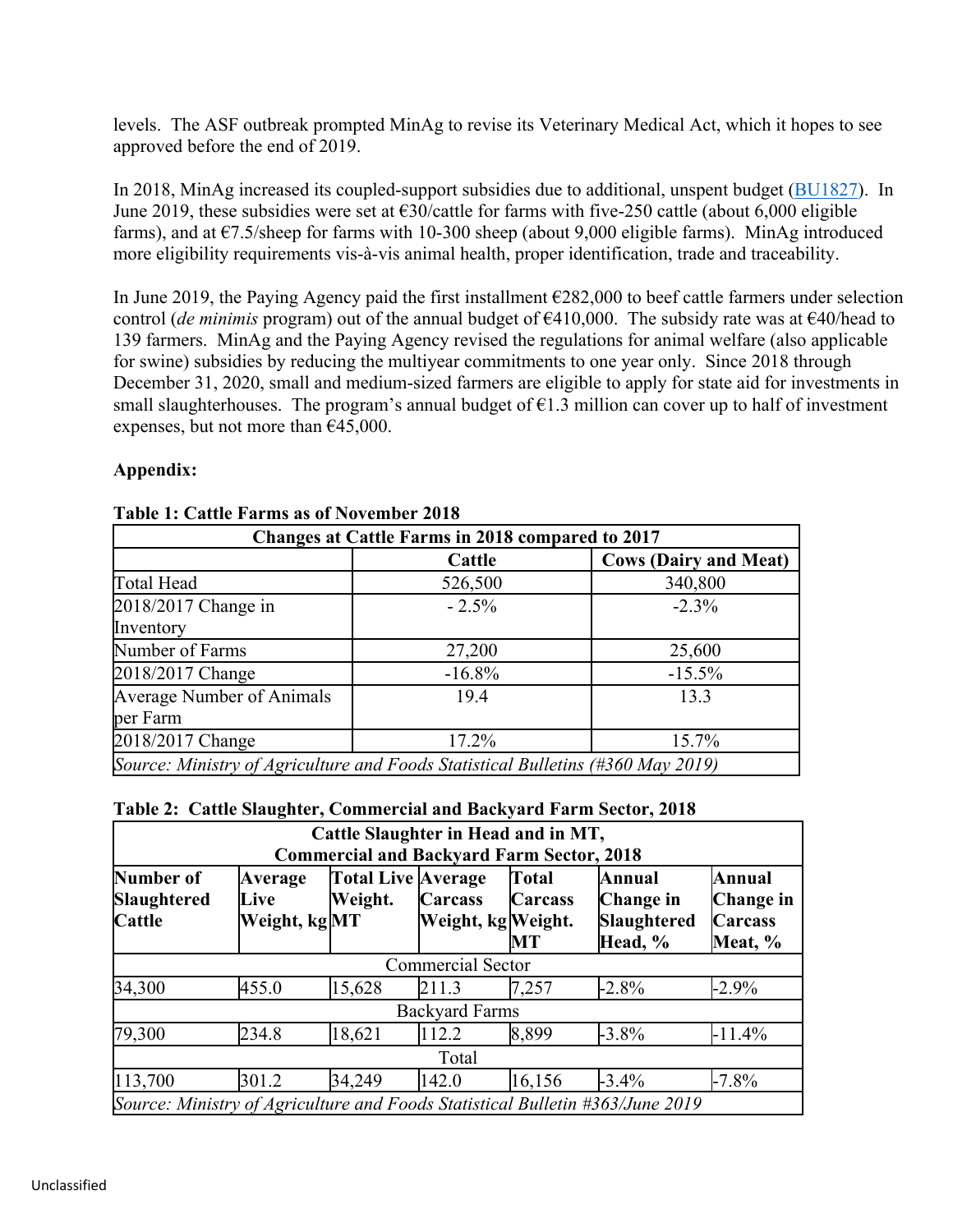|            |                                     | <b>Beef Meat Supply and Demand, MT</b> |          |          |             |
|------------|-------------------------------------|----------------------------------------|----------|----------|-------------|
| Commercial | Backyard                            | Total                                  | Imports* | Exports* | Consumption |
| Production | Production                          | production                             |          |          |             |
|            |                                     |                                        | 2018     |          |             |
| 7,257      | 8,899                               | 16,156                                 | 10,937   | 2,950    | 24,142      |
|            |                                     |                                        | 2017     |          |             |
| 7,476      | 10,043                              | 17,519                                 | 21,045   | 797      | 37,768      |
|            |                                     |                                        | 2016     |          |             |
| 6,860      | 10,603                              | 17,463                                 | 15,851   | 4,566    | 28,748      |
|            |                                     |                                        | 2015     |          |             |
| 5,363      | 13,185                              | 18,548                                 | 12,560   | 2,423    | 28,685      |
|            |                                     |                                        | 2014     |          |             |
| 4,876      | 12,334                              | 17,210                                 | 14,671   | 1,962    | 29,918      |
|            |                                     |                                        | 2013     |          |             |
| 5,877      | 13,229                              | 19,107                                 | 10,036   | 1,073    | 28,069      |
|            |                                     |                                        | 2012     |          |             |
| 5,355      | 15,022                              | 20,377                                 | 9,699    | 952      | 29,124      |
|            | Source: MinAg Statistical Bulletins |                                        |          |          |             |

**Table 3: Beef Meat Production, Imports, Exports and Consumption in 2012-2018, MT**

Note\*: Imports and exports include processed products and are recalculated in beef equivalent.

### **Table 4: Bulgarian Beef Imports by Volume, 2014-2019 (January-April)**

|                                                        | <b>Bulgaria Import Statistics</b><br><b>Commodity: PSD BEEF, PSD BEEF</b><br>Annual Series: 2014 - 2018, Year To Date: 04/2018 & 04/2019 |       |       |       |       |       |         |         |          |  |  |  |  |  |
|--------------------------------------------------------|------------------------------------------------------------------------------------------------------------------------------------------|-------|-------|-------|-------|-------|---------|---------|----------|--|--|--|--|--|
| <b>Calendar Year</b><br><b>Year To Date</b><br>Partner |                                                                                                                                          |       |       |       |       |       |         |         |          |  |  |  |  |  |
| Country                                                | Unit                                                                                                                                     | 2014  | 2015  | 2016  | 2017  | 2018  | 04/2018 | 04/2019 | %Change  |  |  |  |  |  |
| World                                                  | <b>CWT</b>                                                                                                                               | 18361 | 16106 | 20426 | 13705 | 12788 | 3758    | 4830    | 28.52    |  |  |  |  |  |
| Poland                                                 | <b>CWT</b>                                                                                                                               | 7378  | 5140  | 5626  | 4405  | 3810  | 956     | 1115    | 16.65    |  |  |  |  |  |
| Italy                                                  | <b>CWT</b>                                                                                                                               | 4161  | 2484  | 2515  | 3009  | 3463  | 1228    | 1075    | $-12.41$ |  |  |  |  |  |
| Romania                                                | <b>CWT</b>                                                                                                                               | 595   | 1697  | 3014  | 2333  | 1052  | 324     | 498     | 53.5     |  |  |  |  |  |
| Netherlands                                            | <b>CWT</b>                                                                                                                               | 875   | 1655  | 1391  | 1080  | 864   | 237     | 361     | 52.52    |  |  |  |  |  |
| Estonia                                                | <b>CWT</b>                                                                                                                               | 29    | 58    | 133   | 23    | 640   | 154     | 278     | 80.65    |  |  |  |  |  |
| Spain                                                  | <b>CWT</b>                                                                                                                               | 1500  | 1725  | 4387  | 905   | 597   | 77      | 372     | 383.6    |  |  |  |  |  |
| France                                                 | <b>CWT</b>                                                                                                                               | 943   | 926   | 668   | 592   | 552   | 186     | 94      | $-49.44$ |  |  |  |  |  |
| Germany                                                | <b>CWT</b>                                                                                                                               | 1348  | 1413  | 1293  | 323   | 484   | 102     | 462     | 352.73   |  |  |  |  |  |
| Denmark                                                | <b>CWT</b>                                                                                                                               | 152   | 308   | 317   | 268   | 456   | 214     | 196     | $-8.13$  |  |  |  |  |  |

*Source: WTA*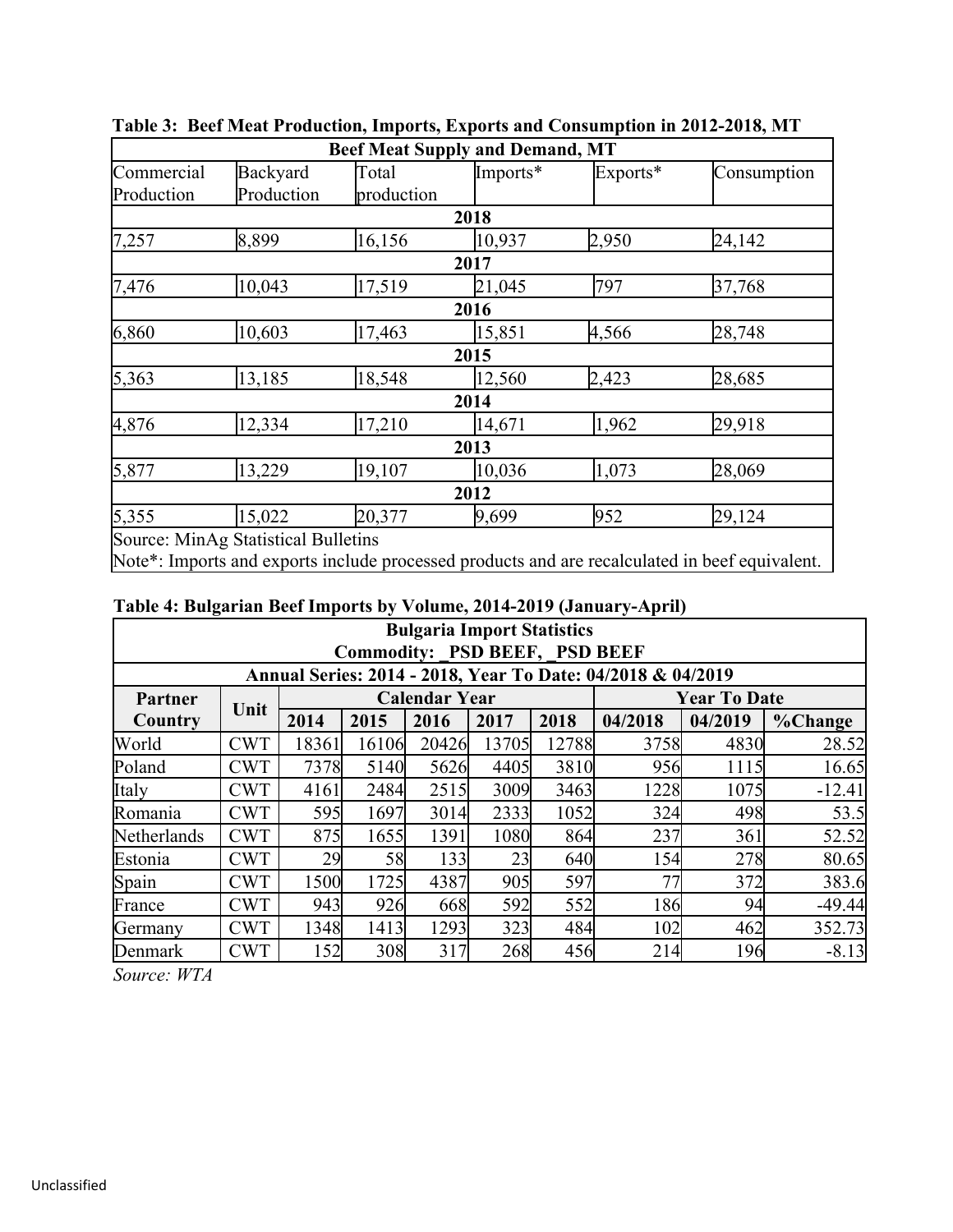|                                                             | <b>Bulgaria Export Statistics</b><br><b>Commodity: PSD BEEF, PSD BEEF</b> |      |      |                      |      |                 |         |                     |          |  |  |  |
|-------------------------------------------------------------|---------------------------------------------------------------------------|------|------|----------------------|------|-----------------|---------|---------------------|----------|--|--|--|
| Annual Series: 2014 - 2018, Year To Date: 04/2018 & 04/2019 |                                                                           |      |      |                      |      |                 |         |                     |          |  |  |  |
| Partner                                                     | Unit                                                                      |      |      | <b>Calendar Year</b> |      |                 |         | <b>Year To Date</b> |          |  |  |  |
| <b>Country</b>                                              |                                                                           | 2014 | 2015 | 2016                 | 2017 | 2018            | 04/2018 | 04/2019             | %Change  |  |  |  |
| World                                                       | <b>CWT</b>                                                                | 2870 | 3222 | 6182                 | 2124 | 1330            | 530     | 158                 | $-70.18$ |  |  |  |
| Netherlands                                                 | <b>CWT</b>                                                                |      |      |                      | 580  | 468             | 188     |                     | $-98.82$ |  |  |  |
| United                                                      |                                                                           |      |      |                      |      |                 |         |                     |          |  |  |  |
| Kingdom                                                     | <b>CWT</b>                                                                | 21   | 40   | 62                   | 127  | 203             | 61      | 66                  | 8.19     |  |  |  |
| Macedonia                                                   | <b>CWT</b>                                                                | 287  | 194  | 194                  | 330  | 177             | 31      | 37                  | 16.12    |  |  |  |
| Poland                                                      | <b>CWT</b>                                                                |      | 54   | 781                  | 496  | 177             | 101     |                     | $-100$   |  |  |  |
| Greece                                                      | <b>CWT</b>                                                                | 759  | 1596 | 4960                 | 175  | 106             | 37      | h                   | $-82.79$ |  |  |  |
| Germany                                                     | <b>CWT</b>                                                                | 10   |      | 15                   | 12   | 55              | 35      |                     | $-94.76$ |  |  |  |
| Belgium                                                     | <b>CWT</b>                                                                |      | O    | 15                   | 139  | 36              | 29      |                     | $-91.89$ |  |  |  |
| Hong Kong                                                   | <b>CWT</b>                                                                | 0    | 0    |                      |      | 35              | 35      |                     | $-100$   |  |  |  |
| Romania                                                     | <b>CWT</b>                                                                | 138  | 647  | 21                   | 90   | 30 <sup>l</sup> |         | 20                  | 536.43   |  |  |  |
| Qatar                                                       | <b>CWT</b>                                                                |      |      | 11                   | 32   | 14              |         |                     | 63.54    |  |  |  |
| Italy                                                       | <b>CWT</b>                                                                | 27   | 17   |                      | 11   | 9               |         |                     | n/a      |  |  |  |
| Spain                                                       | <b>CWT</b>                                                                | 4    | 7    | 19                   | 6    |                 |         |                     | n/a      |  |  |  |
| Cyprus                                                      | <b>CWT</b>                                                                | 6    | 6    |                      | 14   | n               |         |                     | 37.01    |  |  |  |

## **Table 5: Bulgarian Beef Exports by Volume, 2014-2019 (January-April)**

*Source: WTA*

## **Table 6: Sow Farms as of November 2018**

| <b>Sow Farms as of November 2018</b> |        |                                                                              |                  |                           |  |  |  |  |  |
|--------------------------------------|--------|------------------------------------------------------------------------------|------------------|---------------------------|--|--|--|--|--|
| Number of sows<br>per farm           |        | <b>Farms</b>                                                                 | Sows above 50 kg |                           |  |  |  |  |  |
|                                      | Number | Change, %<br>2018/2017                                                       | Numbers, 000     | Change, $\%$<br>2018/2017 |  |  |  |  |  |
| $1-2$                                | 433    | $-20.3%$                                                                     | 0.5              | $-37.5%$                  |  |  |  |  |  |
| $3-9$                                | 157    | $-32.3%$                                                                     | 0.7              | $-41.7%$                  |  |  |  |  |  |
| $\sqrt{10-49}$                       | 62     | $+29.2%$                                                                     | 1.4              | $+27.3%$                  |  |  |  |  |  |
| $50-199$                             | 41     | $+17.1%$                                                                     | 4.0              | $+11.1%$                  |  |  |  |  |  |
| 200 and above                        | 45     | $+12.5%$                                                                     | 63.3             | $+14.3%$                  |  |  |  |  |  |
| Total                                | 738    | $-17.8%$                                                                     | 69.9             | $+12.6%$                  |  |  |  |  |  |
|                                      |        | Source: Ministry of Agriculture and Foods, Statistical Bulletin 360/May 2019 |                  |                           |  |  |  |  |  |

### **Table 7: Swine Farms as of November 2018**

| <b>Changes at Swine Farms in 2018 compared to 2017</b> |          |        |  |  |  |  |  |  |
|--------------------------------------------------------|----------|--------|--|--|--|--|--|--|
| <b>Swine</b><br><b>Sows</b>                            |          |        |  |  |  |  |  |  |
| Total Head                                             | 654,500  | 51,500 |  |  |  |  |  |  |
| 2018/17 Inventory Changes                              | $10.4\%$ | 15.2%  |  |  |  |  |  |  |
| Number of Farms                                        | 6,500    | 700    |  |  |  |  |  |  |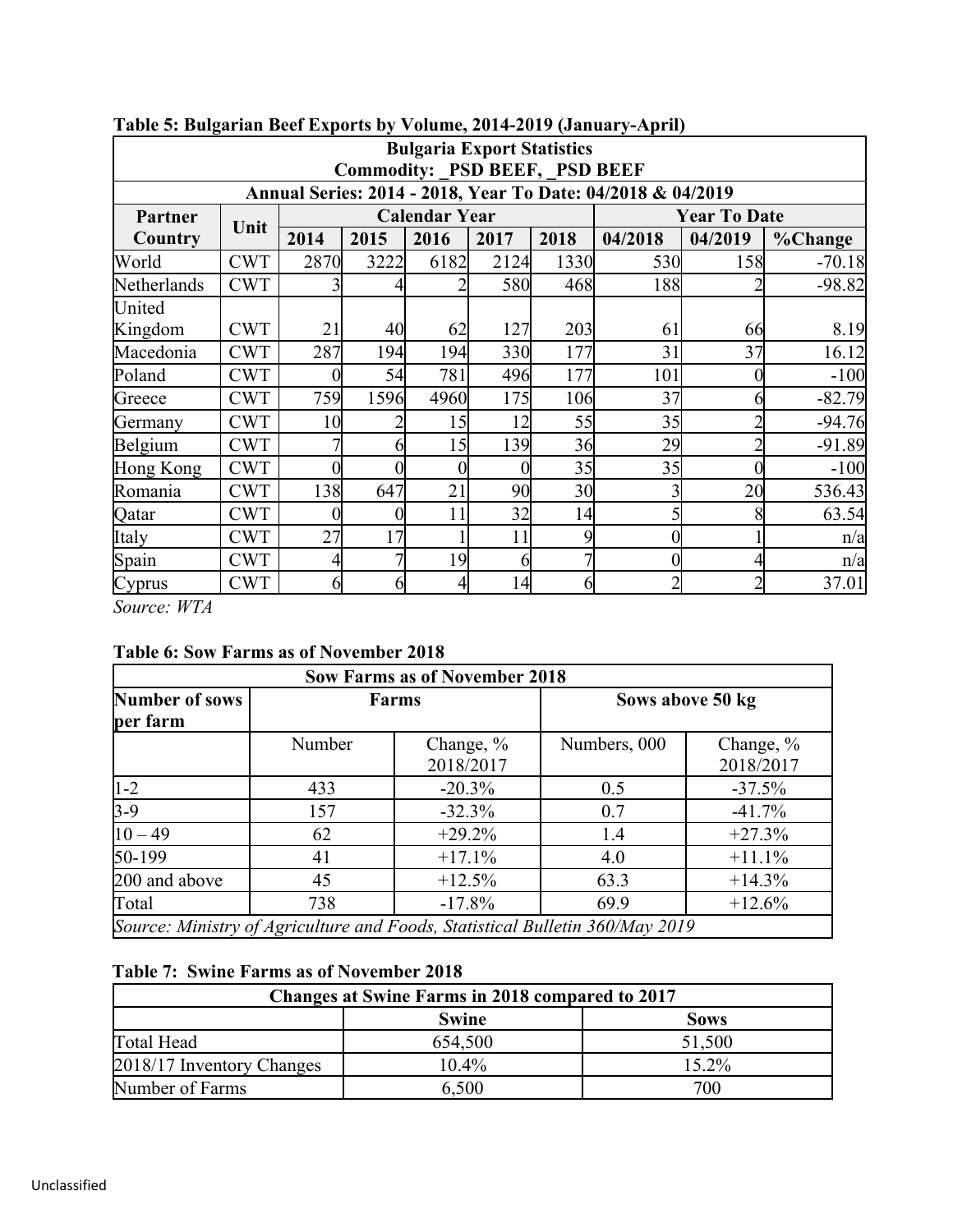| $2018/17$ Change          | $-19.8\%$                                                                    | $-22.2\%$ |  |  |  |
|---------------------------|------------------------------------------------------------------------------|-----------|--|--|--|
| Average # of Animals/Farm | 100.7                                                                        | 73.6      |  |  |  |
| $2018/17$ Change          | 37.5%<br>48.1%                                                               |           |  |  |  |
|                           | Source: Ministry of Agriculture and Foods Statistical Bulletin #360 May 2019 |           |  |  |  |

## **Table 8: Swine Slaughter, Commercial and Backyard Farm Sector, 2018**

| <b>Swine Slaughter, Commercial and Backyard Farm Sector, 2018</b>             |                                  |                               |                               |                               |                                               |                                                        |  |  |  |
|-------------------------------------------------------------------------------|----------------------------------|-------------------------------|-------------------------------|-------------------------------|-----------------------------------------------|--------------------------------------------------------|--|--|--|
| Number of<br>Slaughtered<br>Swine, Head                                       | Average<br>Live<br>Weight, kg MT | Total Live Average<br>Weight. | Carcass<br>Weight, kg Weight. | Total<br><b>Carcass</b><br>MТ | Annual<br>Change in<br>Slaughtered<br>Head, % | Annual<br>Change in<br>Carcass Meat,<br>$\frac{10}{6}$ |  |  |  |
|                                                                               |                                  |                               | <b>Commercial Sector</b>      |                               |                                               |                                                        |  |  |  |
| 1,189,200                                                                     | 104.0                            | 125,573                       | 67.7                          | 80,541                        | $+11.4%$                                      | $+12.9%$                                               |  |  |  |
|                                                                               |                                  |                               | <b>Backyard Farms</b>         |                               |                                               |                                                        |  |  |  |
| 26,700                                                                        | 103.4                            | 2,761                         | 66.5                          | 1,775                         | $-42.1%$                                      | $-55.9\%$                                              |  |  |  |
| Total                                                                         |                                  |                               |                               |                               |                                               |                                                        |  |  |  |
| 1,215,900                                                                     | 105.5                            | 128,333                       | 67.7                          | 82,317                        | $+9.1\%$                                      | $+9.5\%$                                               |  |  |  |
| Source: Ministry of Agriculture and Foods Statistical Bulletin #363/June 2019 |                                  |                               |                               |                               |                                               |                                                        |  |  |  |

# **Table 9: Pork Meat Production, Imports, Exports and Consumption in 20012-2018, MT**

|            |            | <b>Pork Meat Supply and Demand, MT</b>                                   |          |          |             |
|------------|------------|--------------------------------------------------------------------------|----------|----------|-------------|
| Commercial | Backyard   | Total                                                                    | Imports* | Exports* | Consumption |
| Production | Production | production                                                               |          |          |             |
|            |            |                                                                          | 2018     |          |             |
| 80,541     | 1,775      | 82,317                                                                   | 146,263  | 7,502    | 221,078     |
|            |            |                                                                          | 2017     |          |             |
| 71,318     | 3,842      | 75,160                                                                   | 141,029  | 4,677    | 211,513     |
|            |            |                                                                          | 2016     |          |             |
| 68,793     | 4,449      | 73,242                                                                   | 135,805  | 4,366    | 204,681     |
|            |            |                                                                          | 2015     |          |             |
| 62,401     | 6,859      | 69,259                                                                   | 130,396  | 3,728    | 195,927     |
|            |            |                                                                          | 2014     |          |             |
| 54,589     | 12,852     | 67,442                                                                   | 136,904  | 2,391    | 201,955     |
|            |            |                                                                          | 2013     |          |             |
| 53,699     | 19,206     | 72,905                                                                   | 129,023  | 4,138    | 197,790     |
|            |            |                                                                          | 2012     |          |             |
| 48,437     | 24,811     | 73,248                                                                   | 94,837   | 4,733    | 163,263     |
|            |            | Source: Ministry of Agriculture and Foods Statistical Bulletins.         |          |          |             |
|            |            | Note*: Includes processed products recalculated in pork meat equivalent. |          |          |             |